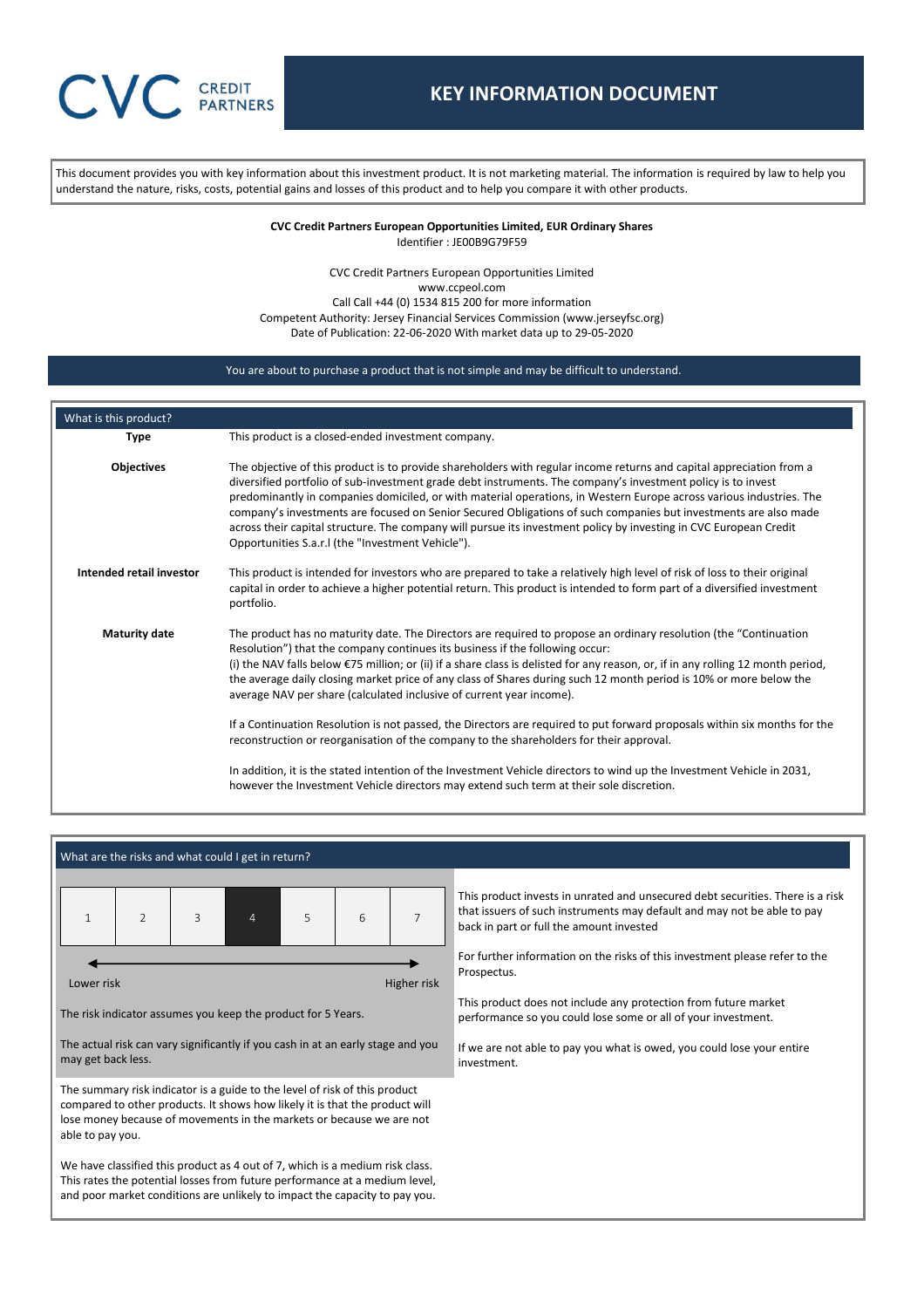| Investment EUR 10,000      |                                     |           |           |           |  |  |
|----------------------------|-------------------------------------|-----------|-----------|-----------|--|--|
| <b>Scenarios</b>           |                                     | 1 Year    | 3 Years   | 5 Years   |  |  |
| <b>Stress scenario</b>     | What you might get back after costs | 616.33    | 6,286.50  | 5,433.40  |  |  |
|                            | Average return each year            | $-93.84%$ | $-14.33%$ | $-11.49%$ |  |  |
| Unfavourable scenario      | What you might get back after costs | 7,850.00  | 6,461.60  | 5,605.20  |  |  |
|                            | Average return each year            | $-21.50%$ | $-13.55%$ | $-10.93%$ |  |  |
| Moderate scenario          | What you might get back after costs | 9,921.50  | 9,659.50  | 9,404.00  |  |  |
|                            | Average return each year            | $-0.79%$  | $-1.15%$  | $-1.22%$  |  |  |
|                            | What you might get back after costs | 12,314.80 | 14,181.90 | 15,495.20 |  |  |
| <b>Favourable scenario</b> | Average return each year            | 23.15%    | 12.35%    | 9.15%     |  |  |

This table shows the money you could get back over the next 5 Years, under different scenarios, assuming that you invest EUR 10,000.

The scenarios shown illustrate how your investment could perform. You can compare them with the scenarios of other products.

The scenarios presented are an estimate of future performance based on evidence from the past on how the value of this investment varies, and are not an exact indicator. What you get will vary depending on how the market performs and how long you keep the investment/product.

The stress scenario shows what you might get back in extreme market circumstances, and it does not take into account the situation where we are not able to pay you.

The figures shown include all the costs of the product itself, but may not include all the costs that you pay to your advisor or distributor. The figures do not take into account your personal tax situation, which may also affect how much you get back.

# What happens if CVC Credit Partners European Opportunities Limited is unable to pay out?

The company's shares are listed on the Premium segment of the London Stock Exchange's main market. Should the company be liquidated, the amount you receive for your holding will be based on the value of assets available for distribution after all other liabilities have been paid. Shareholders in this company do not have the right to make a claim to the Financial Services Compensation Scheme or any other compensation scheme in the event that the company is unable to pay out.

## What are the costs?

The Reduction in Yield (RIY) shows what impact the total costs you pay will have on the investment return you might get. The total costs take into account one-off, ongoing and incidental costs.

The amounts shown here are the cumulative costs of the product itself, for three different holding periods. They include potential early exit penalties. The figures assume you invest EUR 10,000. The figures are estimates and may change in the future.

#### **Costs over time**

The person selling you or advising you about this product may charge you other costs. If so, this person will provide you with information about these costs, and show you the impact that all costs will have on your investment over time.

The following costs are not included in the entry and exit fee calculation: broker commission, entry and exit charges paid to your fund manager, platform fees, mark ups, stamp duty, transaction tax and foreign exchange costs.